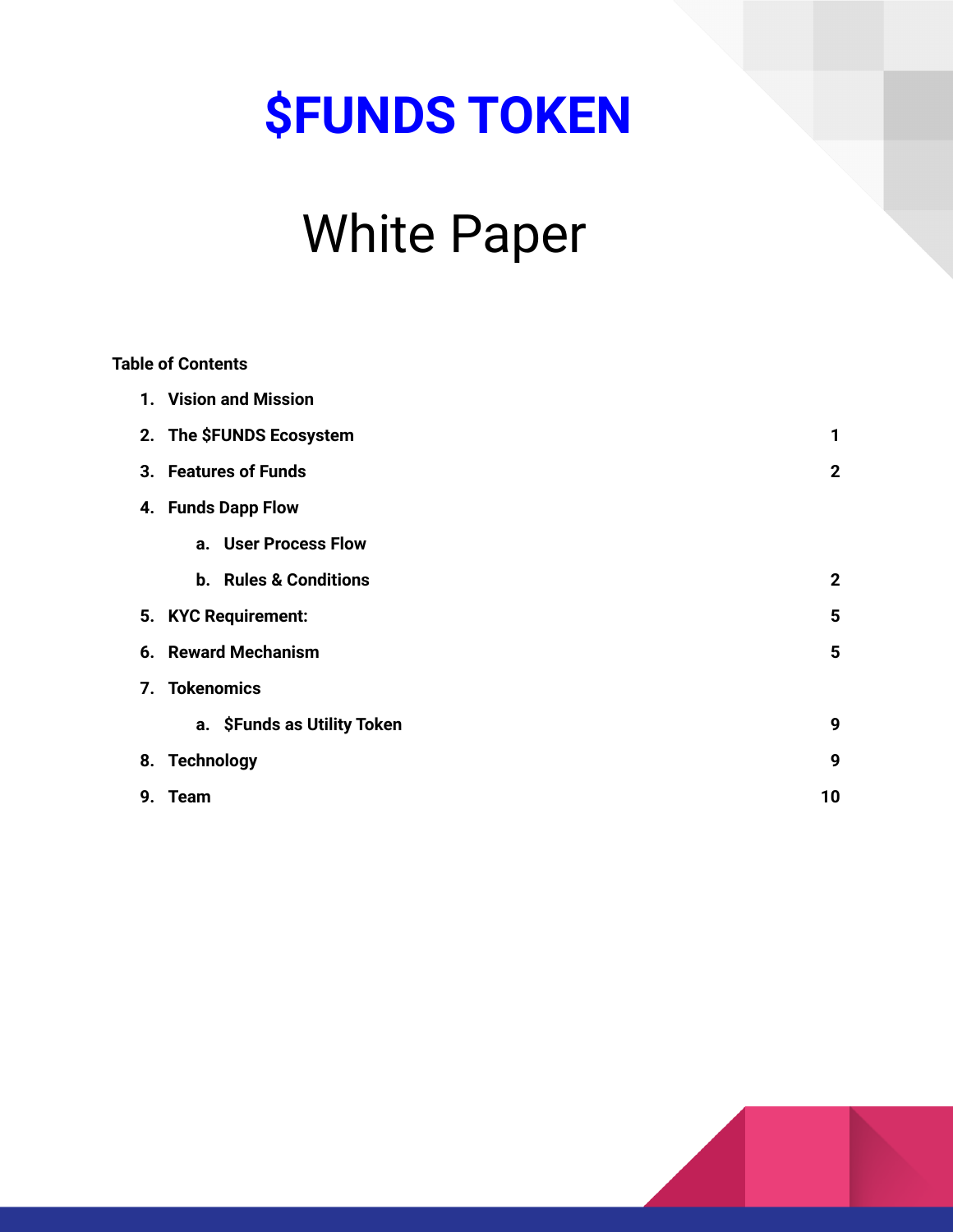## **1. Vision and Mission**

#### **1.1. Vision:**

The vision of Funds is to decentralize the entire lottery system by developing an idea on the blockchain and implementing crypto and NFT based solutions.

#### **1.2. Mission:**

Funds is on a mission to build its decentralized ecosystem and eliminate the traditional lottery system. Funds is a project backed by international lotteries and founded by AZlotts. Funds have a utility token named \$FUNDS, an ERC-20 contract that helps in the governance of applications, provides real-time information, automates payments, and brings full transparency to the lottery system. The main goal of funds is to automate and facilitate lifetime lottery tickets. Each million \$FUNDS sold creates a one-lifetime lottery ticket, providing an opportunity to token holders and their global partners to enjoy multiple streams.

## **2. The \$FUNDS Ecosystem**

- 2.1. \$FUNDS is and should be considered an automated buying system to generate multiple revenue streams through existing and new affiliate programs, which is pooled to sustain the continual purchase of global lottery tickets into the Worlds biggest draws.
- 2.2. Staking pools A percentage of the future profits from the sale of Tokens will be pooled to cover automated purchasing of lottery entries.
- 2.3. Transaction fees While the goal of the creators of \$FUNDS is to keep all transaction fees to a min, the small fees through the trade of the Token will be pooled providing a safety net against any shortfall.
- 2.4. Our proprietary algorithm on statistical lottery payouts \$FUNDS parent company - AZLotts N.V. has applied for a global patent to protect the methods we use based on proven statistics.

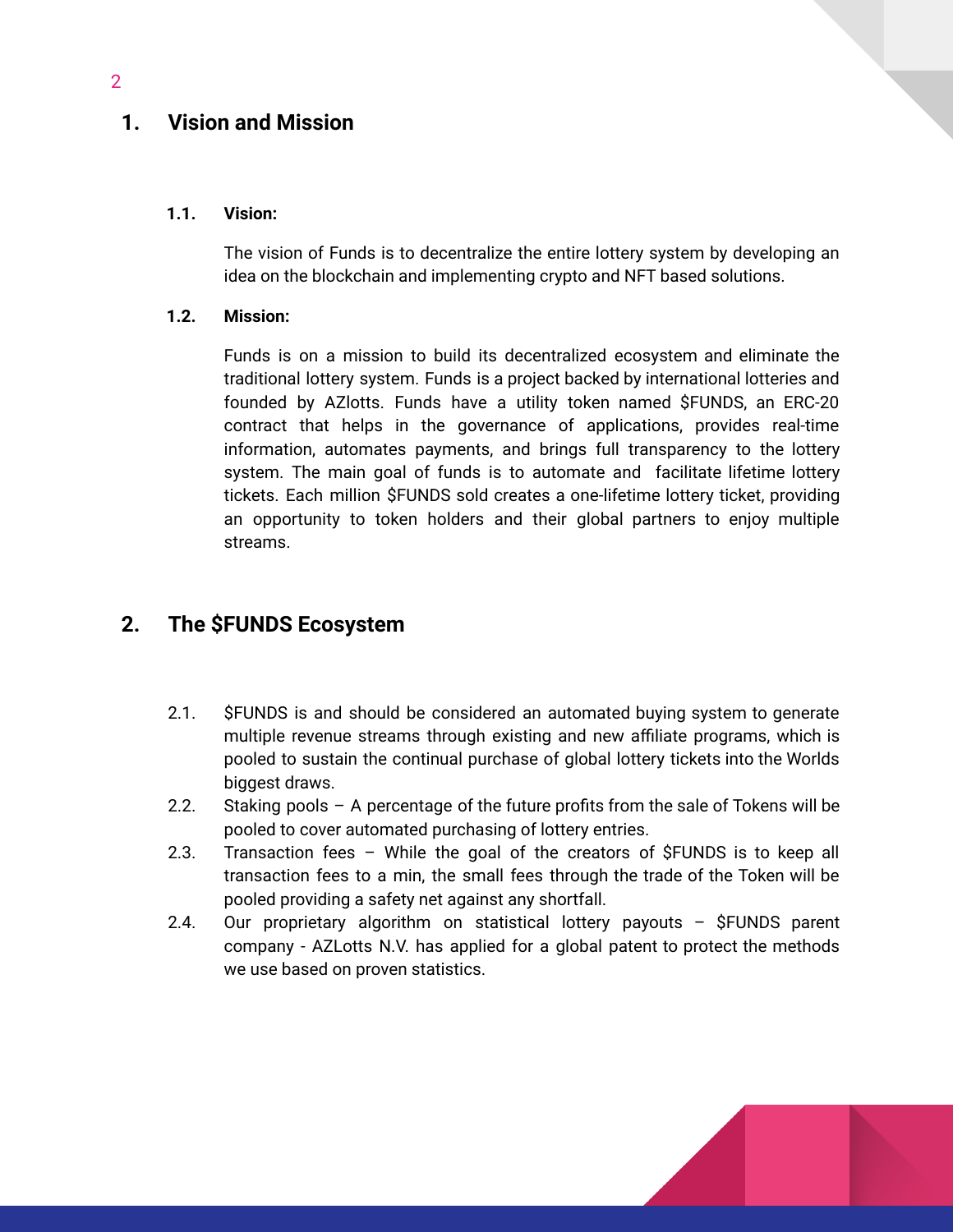## <span id="page-2-0"></span>**3. Features of Funds**

- 3.1. **Lifetime Lottery Tickets:** Funds will automate lifetime lottery tickets. Each 1 million funds tokens acquired automatically introduces another lifetime ticket and specifically assigns to the individual tokens designated to each lifetime lottery ticket.
- 3.2. **ERC 20 supported:** FUNDS Token is an ERC 2O utility token that will derive its value from the smart contract. Users will be able to trade, hold and create pools for tokens.
- 3.3. **Automated Monthly Payouts:** Funds will distribute automatically monthly payouts to its users who have successfully fulfilled the KYC requirements and connected their wallets to Dapps.
- 3.4. **Win Jackpots Weekly:** By simply holding the token in Dapp, users will be able to receive the reward in their wallets. Users will receive the rewards in proportion to their token holding.
- 3.5. **A Generational Asset:** Funds token is designed to be a generational asset which means that the token can be transferred to kin at the time of any contingency.

| <b>Version #</b> | <b><i>SFUNDS</i></b>                             | <b>Description</b>                                                                                                                                                                             |
|------------------|--------------------------------------------------|------------------------------------------------------------------------------------------------------------------------------------------------------------------------------------------------|
| Version 1        | <b>ERC-20 Utility Token</b>                      | An ERC-20 utility token available for trading.                                                                                                                                                 |
| Version 2        | <b><i>SFUNDS DAPP</i></b>                        | DAPP- A decentralized application where<br>token holders can hold their \$FUNDS and<br>participate in an automated lottery<br>incentivization system.                                          |
| Version 3        | <b><i>SFUNDS NFT</i></b><br>"Non Fungible Token" | NFT-based lottery system, a fully<br>decentralized \$FUNDS ecosystem, where<br>\$FUNDS holders will have full control over<br>their \$FUNDS and be able to stake their<br><b>SFUNDS NFT's.</b> |
| Version 4        | <b><i>SFUNDS EXCHANGE</i></b>                    | <b>SFUNDS Exchange</b>                                                                                                                                                                         |

## **4. FUNDS Roadmap**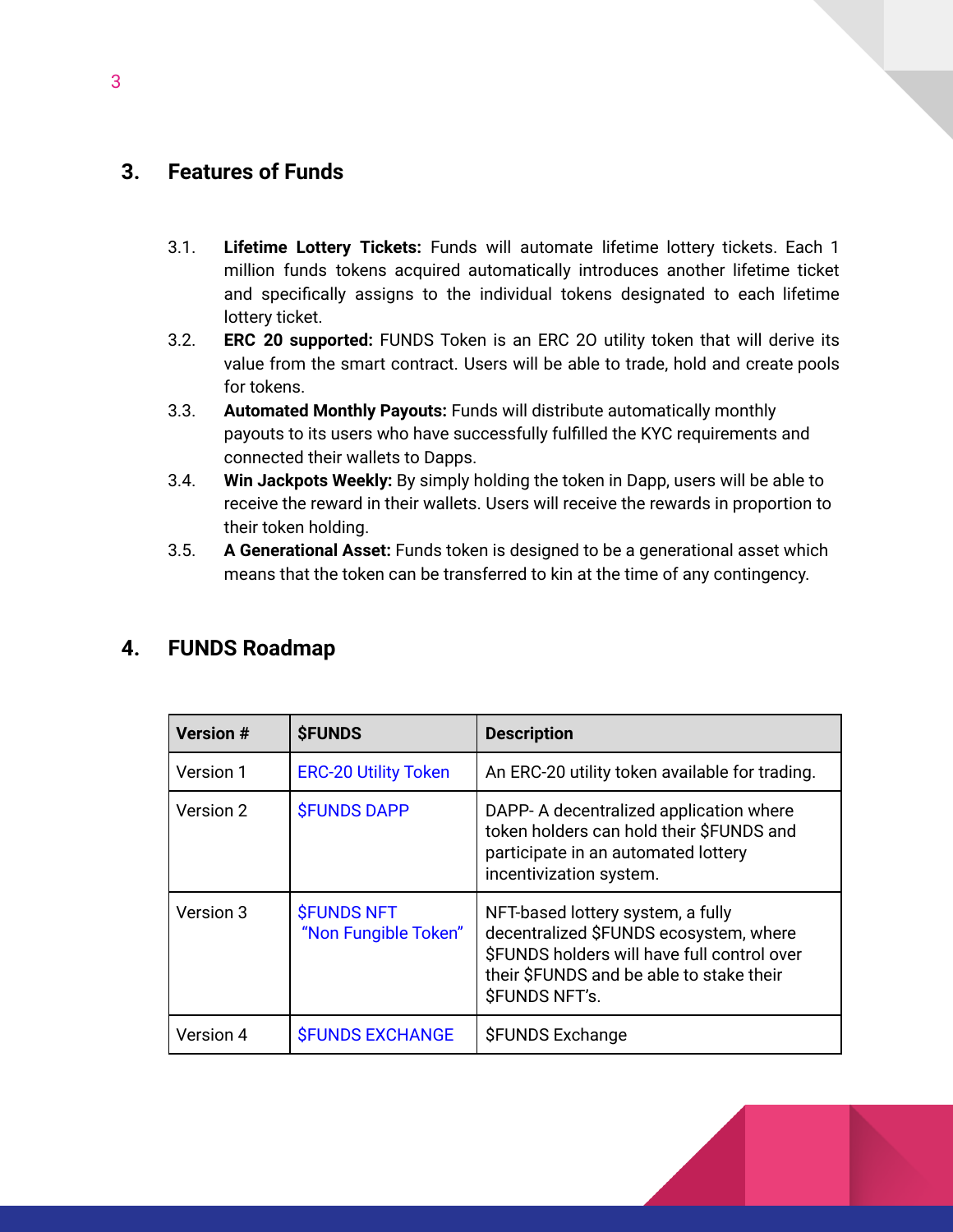## **5. FUNDS DAPP "Decentralised application"**

FUNDS DAPP's focus is to create a system that gives control back to its users, here is a quick snapshot of what are the functionalities of your DAPP and how it works:

**Users -** Users can be the token holders in the FUNDS DAPP.

#### **Rules & Conditions**

**KYC**: Only KYC users are eligible to receive rewards and only at the time of jackpot. [Not divisional rewards]

**HOLD FUNDS**: Users holding only will be eligible to receive rewards.

**CLAIM REWARDS**: Users can claim and redeem their rewards anytime.

**PAYOUT**: If the Funds team purchased multiple lotteries & won the jackpot then the proportionate jackpot rewards will be distributed to all token holders.

#### **Lock Time**:

The lock time period is used to define the eligible token holders.

The lock time period would be a random time period decided by the team.

Token holders in Funds DApp, at the time of lock time period, will be eligible for rewards.

IF token holders withdraw their token before or after a lock time period, THEN they will not be entitled to receive the rewards.

## **5. KYC "Know Your Customer" Requirement**

Users have to complete the KYC before claiming the rewards. The process of completing the KYC is as follows:

- Uploading Identity Proof
- Uploading Address proof

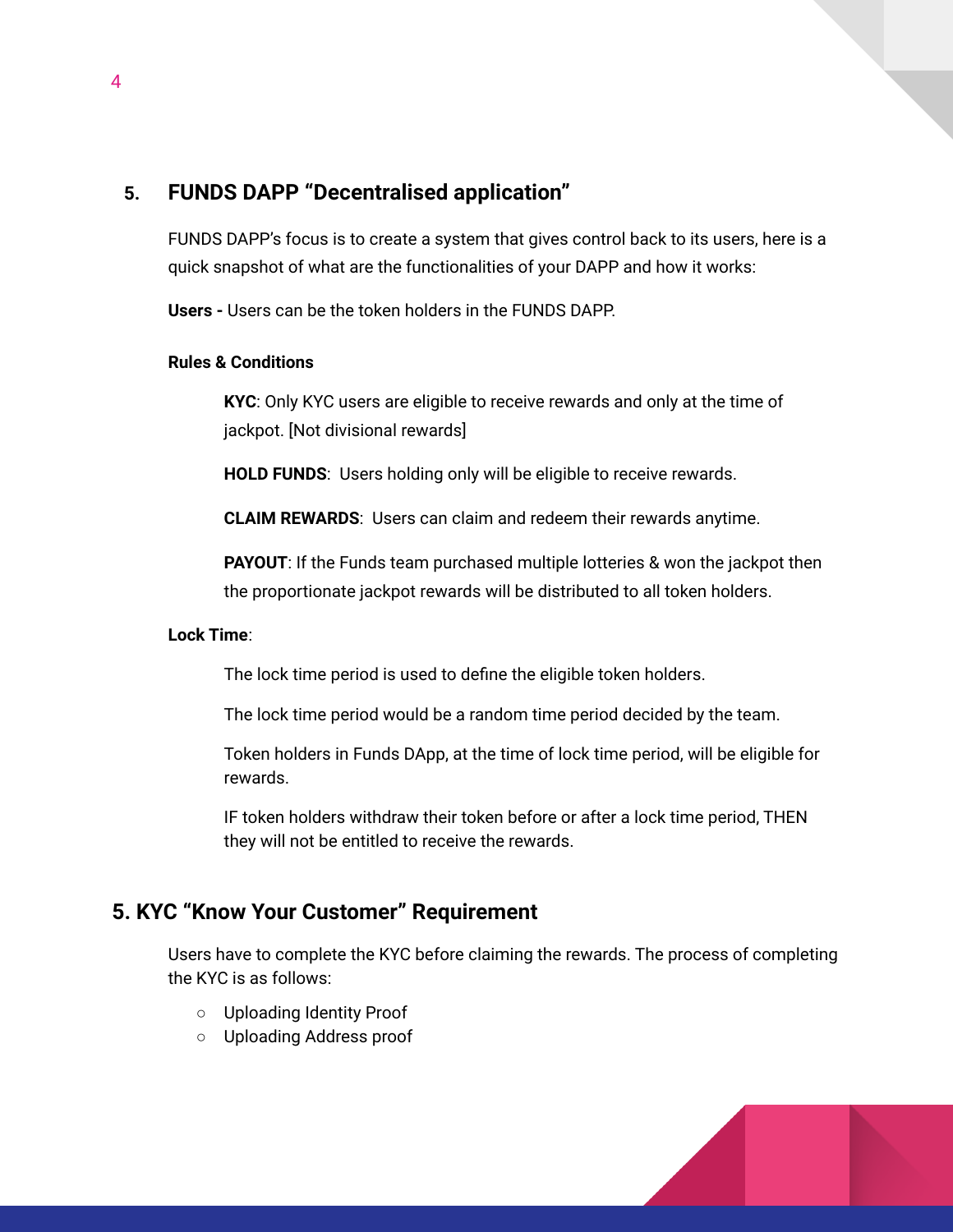○ Uploading Live photograph

After submitting necessary documents, the FUNDS team will verify the user.

If the KYC is verified then the user can participate in the FUNDS DAPP, otherwise, the user won't be able to further participate in the DAPP.

## <span id="page-4-0"></span>**6. Reward and Payout Mechanism**

Funds team will distribute the reward at the time of the jackpot. The rewards will be distributed to token holders in the proportion to their funds holdings in points. However, there are the following requirements that users have to fulfill in order to claim the points.

- 1. KYC Completion: Users will have to complete and verify their KYC details in order to participate in DAPP activities. KYC details are necessary in order to ensure the security of the users.
- 2. Connect to wallet: Wallet is integrated into FUNDS DAPP to transfer and receive the funds token easily. In the future, we are planning to integrate more wallets for the ease of users.
- 3. Add Payment Options: Users will have to add the payment method for redeeming the funds in USD. The payment method can be PayPal or stripe.

**Payout Flow:** Holders will have the option to either redeem in USD or redeem in \$Funds. If the user chooses to redeem in funds then they can redeem anytime after the completion of the automated verification payout process if the user wants to redeem in USD they agree to be governed by the terms and conditions in conjunction with each specific lottery. The reward only includes jackpots (division 1) winnings.

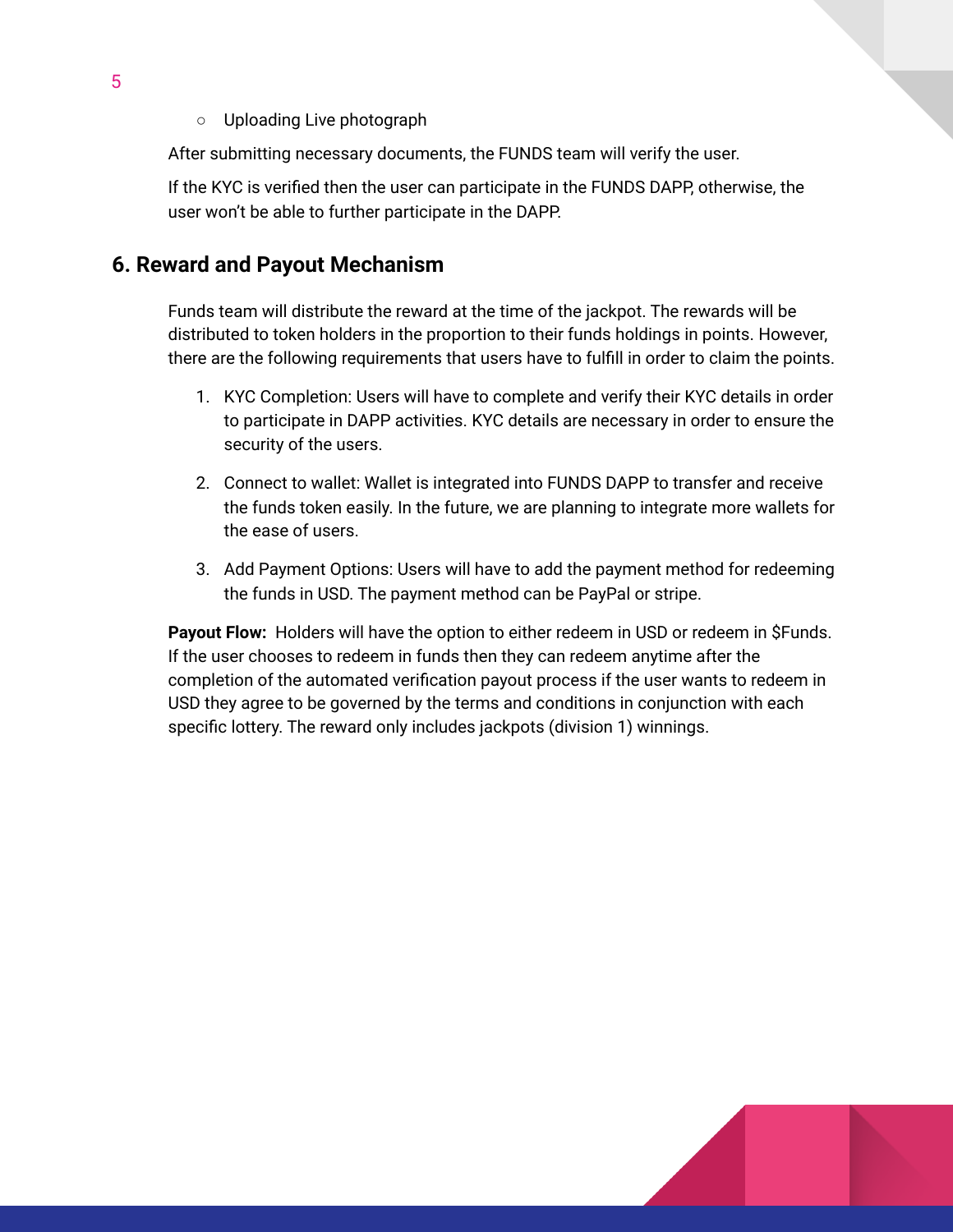

## **7. Tokenomics**

AZLotts have created the \$FUNDS TOKEN. When available for purchase, each million \$FUNDS tokens sold will automatically create a lifetime lottery ticket purchase, Automated through our affiliate international ticket sellers

Our lifetime lottery ticket is sustained through the pooling of divisional dividends, affiliate fees, staking pools, transaction fees, and our proprietary algorithm on statistical lottery payouts, creating a self-sustaining ecosystem

The more \$funds sold the more lotteries are added, increasing \$FUNDS TOKEN holders chances of sharing in major jackpot prizes. The more tokens acquired, the more tickets are purchased across other major draws, thereby increasing the value of the \$FUNDS token. Initially each \$FUNDS TOKEN represents a % of the pool of lifetime lottery tickets

All payments will be automated and orchestrated through the smart contract to pay jackpot (division 1) winners their % of the winnings paid out each month to the respective wallets.

In use, Azlotts NV facilitates 8,888,888,888 total supply of \$Funds. \$FUNDS will be primarily sold with DeFi swaps. It will also be listed on centralized exchanges.

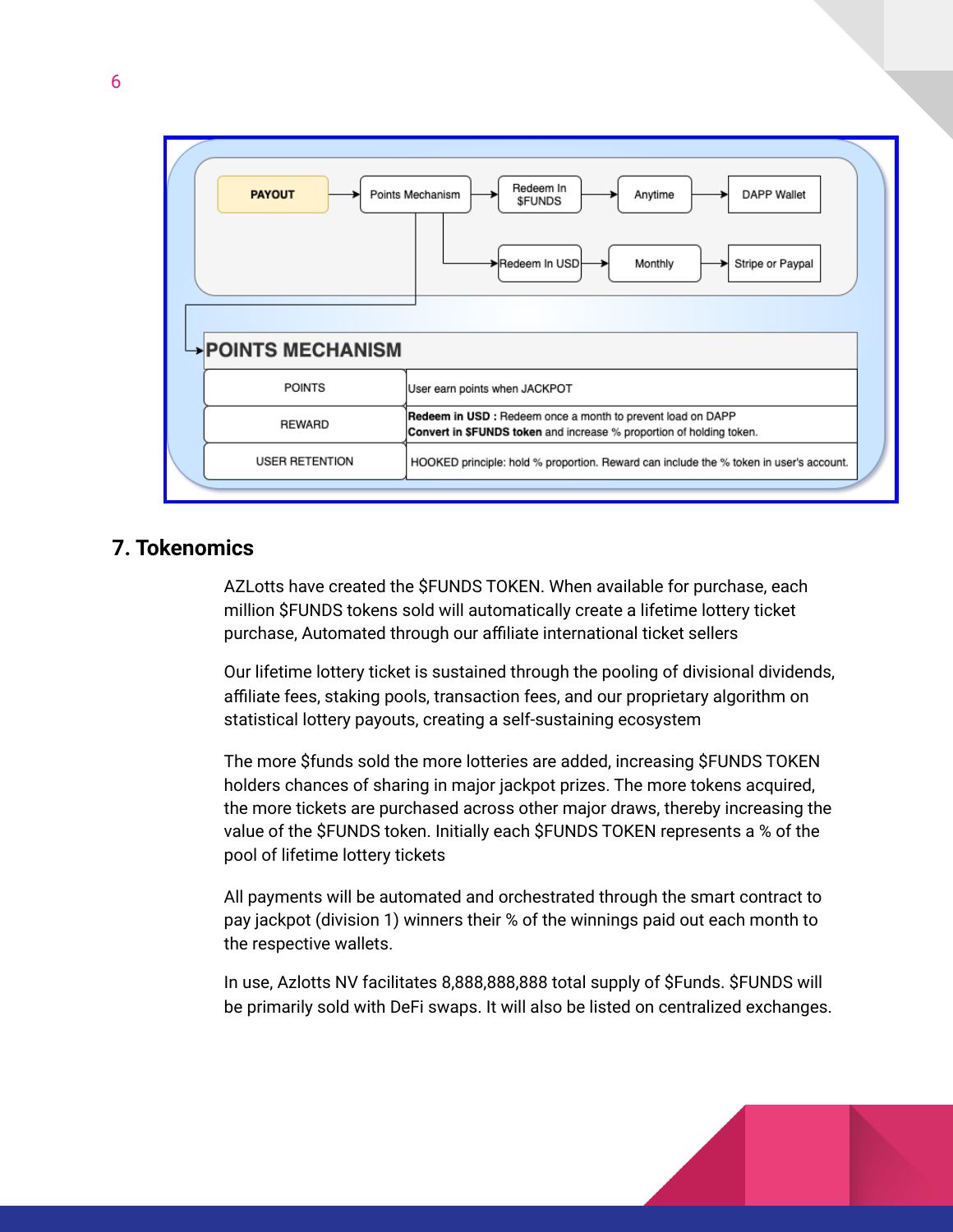\$FUNDS are generational assets i.e. These tokens are aimed at generating lifetime lottery tickets that can be handed down from generations, thereby creating an appreciating asset that lasts for generations.

\$FUNDS V.20 - NFT will be updated to segment each Lifetime Lottery ticket, giving \$FUNDS Token holders the chance to win a larger % of major prize jackpots

#### **\$FUNDS as a Utility Token**

The \$FUNDS TOKEN is supported by a user's "utility of membership" of their usage of the \$FUNDS platform, but not in their legal entity

Another way to explain the \$FUNDS TOKEN is as an automated purchasing system that facilitates lottery tickets and assigns to each specific token.

The value of each of these tokens will depend upon multiple factors, including the number of tokens, participation by the users, wherein with the increase in participation of the user, the valuation of the token may increase.

The incentives provided by using such tokens may arouse the interest of the user, thus increasing their participation in the ecosystem and further escalating the value of these tokens.

The users, as holders of the \$FUNDS token, may experience a rise in the value of the tokens that is commensurate with a rise in the participation by different users, individually and/or collectively as part of the \$FUNDS platform. Consequently, the \$FUNDS token values are fully outside the control of external third-party influences, external actors, or external events in their entirety.

Therefore, due to the fact that \$FUNDS is an online virtual platform, the \$FUNDS token could be considered as a utility token or a "membership benefit".

The \$FUNDS tokens are aimed at providing a tool for availing the benefits of the \$FUNDS platform.In other words, \$FUNDS tokens may be treated as an internal accounting unit of the \$FUNDS platform based on blockchain technology, which users can exchange for products and other currencies.

## <span id="page-6-0"></span>**8. Technology**

**Blockchain**: ERC 20 smart contract is built on top of a polygon sidechain. Polygon sidechain is an emerging blockchain technology that provides the development and deployment platform for smart contracts.

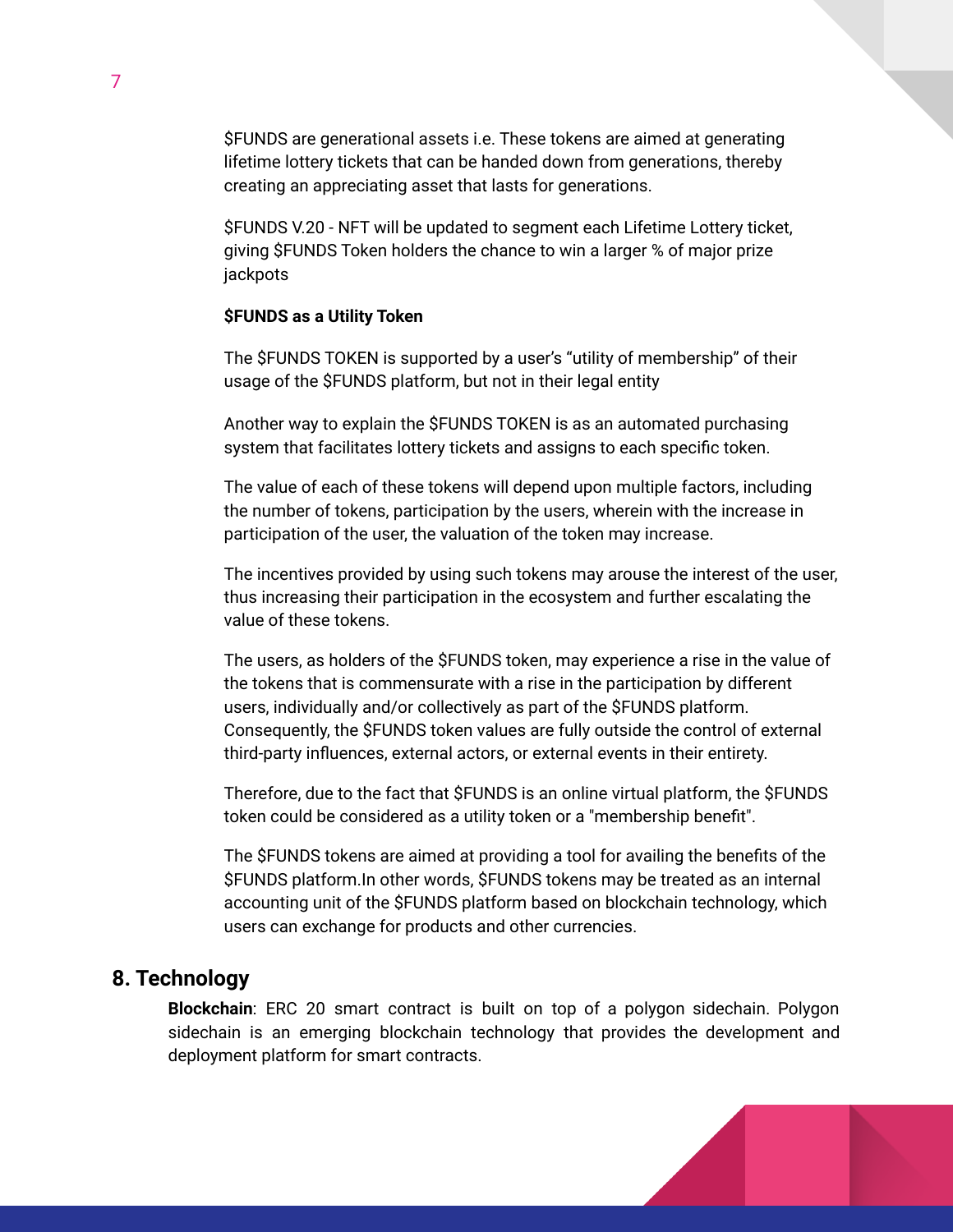**Low Gas Fee:** Polygon sidechain uses a very low amount of gas fee for transactions. It reduces the gas fee amount to 10 to 50 times less than Ethereum. Users can easily buy, sell and transfer the funds token in their wallet without being worried about the cost.

**Cross Chain Operability:** In Funds, Dapp Pos bridge will be integrated via the bridge user will be able to easily transfer their funds token from one blockchain to another.

**Security**: Security is the main concern and utmost priority for the Funds team. The Funds team has implemented different security tools and ensures the KYC requirement for the security of its users.

**Transparency**: Since the Funds token is built on top blockchain technology, users have full control to hold and track their tokens in the \$FUNDS DAPP. We aim to build a transparent system where users will have control of their own data.

**Security Audit:** We ensure a time to time audit for our contract so that we can prevent any threat and give assurance to our users that their currency is in safe hands.

## **9. Solution Architecture**

**FUNDS** is the first crypto coin that enables the future of a decentralized lottery system. The FUNDS DAPP "Decentralised application" is the next big goal and here we are sharing the detailed solution architecture which explains how the FUNDS DAPP is going to work.

## **SOLUTION ARCHITECTURE DIAGRAM**

8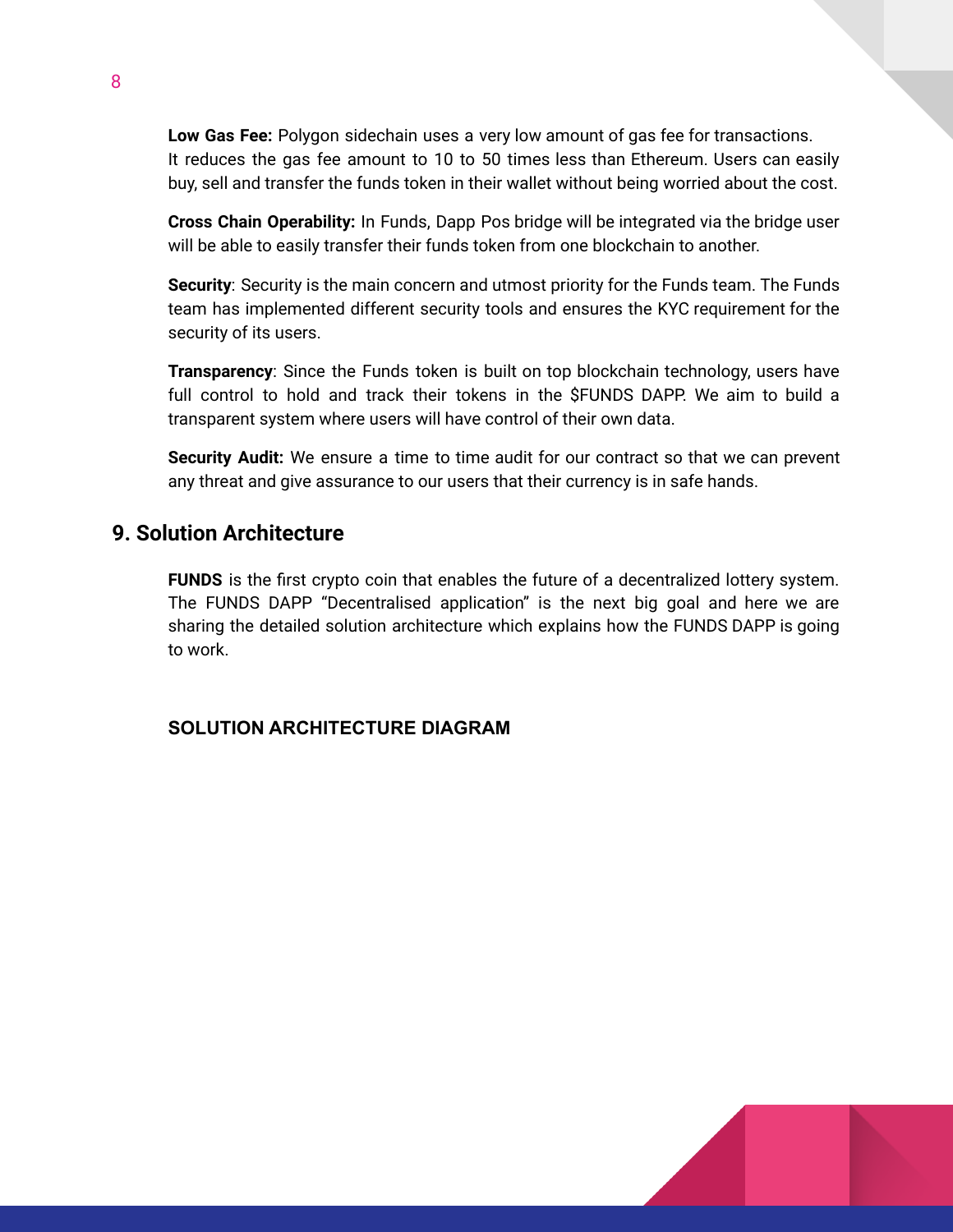

#### **DAPP**

- Dapps "Decentralised Applications" are built on top of blockchain technology which ensures data security and network integrity.
- Dapps create a trustless network where users don't have to put their trust in order to use the application.
- In FUNDS DAPP, Users can:
	- Register
	- Connect to Wallet
	- Transfer/Withdraw \$ FUNDS

#### **Wallet**

- The following wallets will be integrated with Funds Dapp:
	- Metamask
	- Coinbase

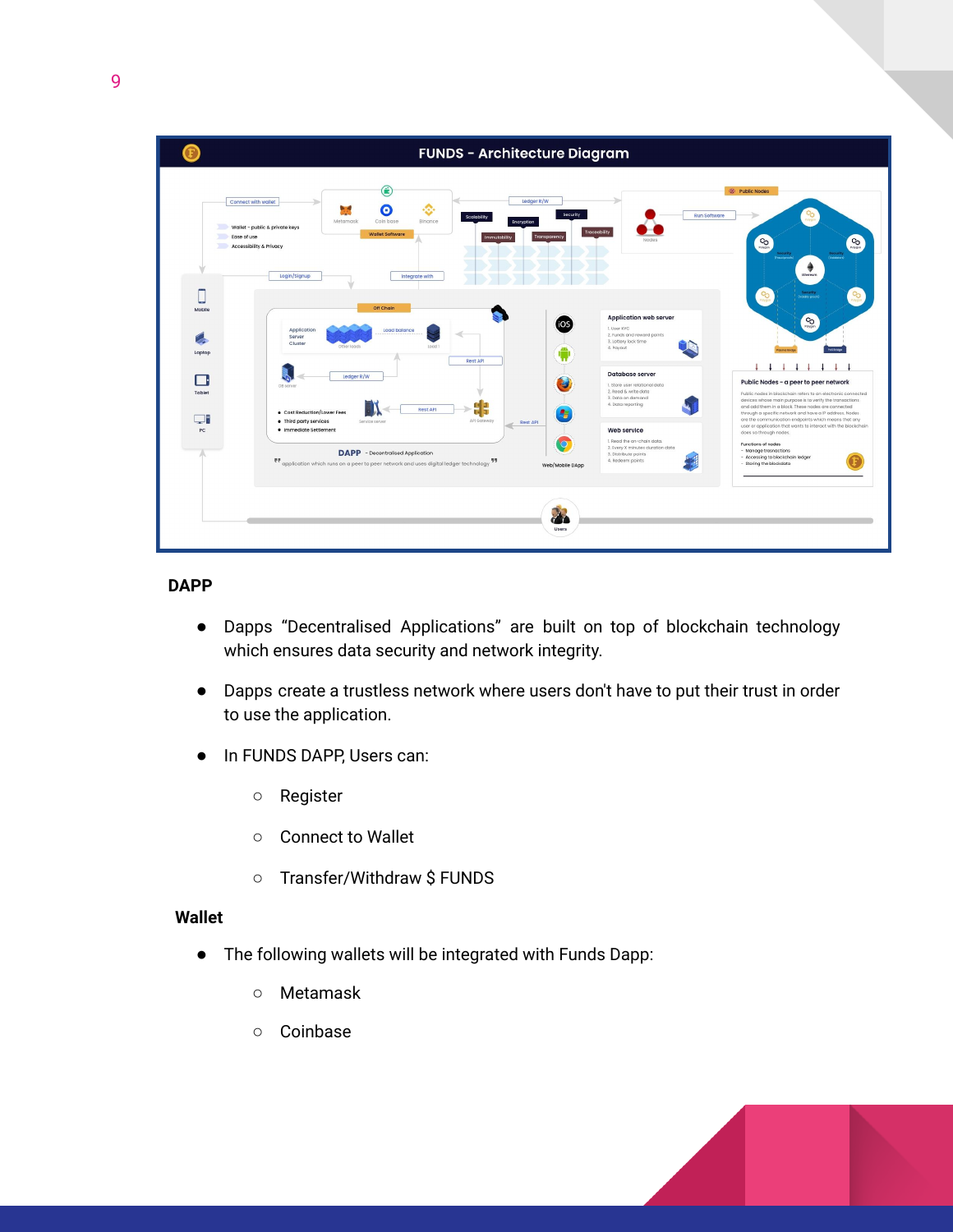- Binance
- Users will be able to transfer, store & swap, and withdraw the \$FUNDS token.

#### **Blockchain**

Ethereum

- \$FUNDS Token is ERC 20 Contract, deployed on the Ethereum Blockchain.
- Ethereum Blockchain is the main blockchain with open-source smart contract functionality.

#### Polygon:

- Polygon is a sidechain which means that it has its own blockchain and does not rely on Ethereum for security. But it uses an Ethereum Virtual Machine to execute the smart contracts, So it can communicate with the Ethereum mainnet.
- Polygon network charges a lower transaction fee for transferring, withdrawing the tokens from Dapp to the third-party service provider.

#### Bridge:

- Polygon uses a plasma bridge and PoS Bridge for scaling the transactions. Through this technology, the \$FUNDS token can be transferred from ethereum mainnet to the polygon sidechain.
- The Bridges consumes very little gas fee to execute the transaction.

## <span id="page-9-0"></span>**10. Team**

| <b>Name</b>             | <b>Designation</b>        | Email        |
|-------------------------|---------------------------|--------------|
| <b>Craig Austin</b>     | Founder                   | ca@funds.one |
| <b>Richard Perceval</b> | Co-Founder                | rp@funds.one |
| Shawn Budd              | Co-Founder                | sb@funds.one |
| <b>William Cross</b>    | <b>Technical Advisor</b>  | wc@funds.one |
| Mahendra Singh          | CTO & Head Of Development | mk@funds.one |